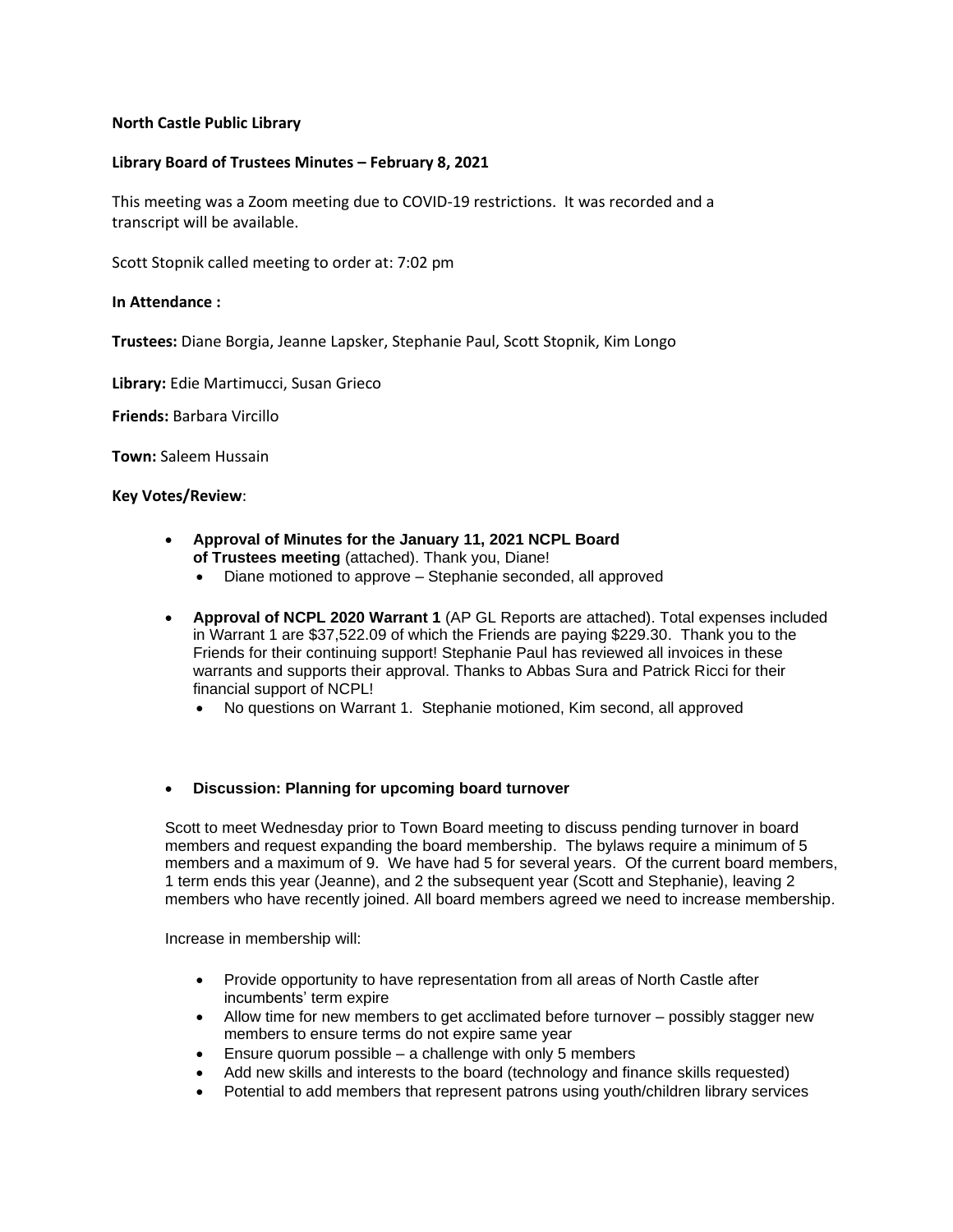There has been interest from the community in joining the board. Anyone joining needs to apply through the process. Scott and Edie will have initial meeting with subsequent meeting with full board. Should there be more applicants than positions, the board may need to vote on candidates.

Onboarding process for new members:

- Need orientation or onboarding process for new board members.
- There are trustee workshops for new board members. Diane and Kim need to attend
- Diane and Kim should be getting WLS emails. They need to be added.
- Edie will provide information on next steps

Scott will report back after board meeting Wed.

- **Discussion - Snow** removal at Armonk. The streets were not cleared. This should have been handled by the parks department. Edie sent pictures to Kevin.
- **Review of NCPL 2020 YTD Revenue and Expense Reports** (attached in two formats through December 31, 2020) – nothing significant.
- **Review of NCPL Performance Metrics** Will be sent when updated
- **Approval to pay Abbott & Price:** Payment Application #1 in the amount of \$67,364.50 documents attached
	- Architect reviews the work and payment. This is payment 1 for elevator project. There will be a balance. This is the initial payment from the capital account. Scott motioned to approve. Jeanne second, all approved.
- **Approval of Survey** Updated Saturday**:**

# [http://survey.constantcontact.com/survey/a07ehgv0po0kirm5dlx/\\_tmp/questions](http://survey.constantcontact.com/survey/a07ehgv0po0kirm5dlx/_tmp/questions)

Thank you to Saleem for his work on the survey. The board provided feedback on the questions. Saleem and team will make updates and the board will review and comment via email prior to the March meeting. A final vote will be at the March meeting and is pending these changes.

- •**Discussion**: Whippoorwill Hall Green room and Armonk Players update
	- Armonk players will come in and look at area to be cleared out and will determine what can be packed vs remain. There is a question about the risers.
	- What is the timeline? When will this be done?
	- Whippoorwill Hall is not ADA. There is a plan to make this compliant an enormous project. As we move forward, we are taking ADA into consideration. This area was not meant to be occupied. The library must electrical and HVAC to be Covid compliant. Many items are left on the list
	- Recommendation do HVAC and electric and let Hudson handle rest
	- Town wants to take on larger project and may not be easy to take on
	- Is this something that needs to be a grant? And we will need to partially fund this.
	- Add potential grants to the March agenda
	- $E$ die do bare minimum Electric and HVAC so we can afford this.